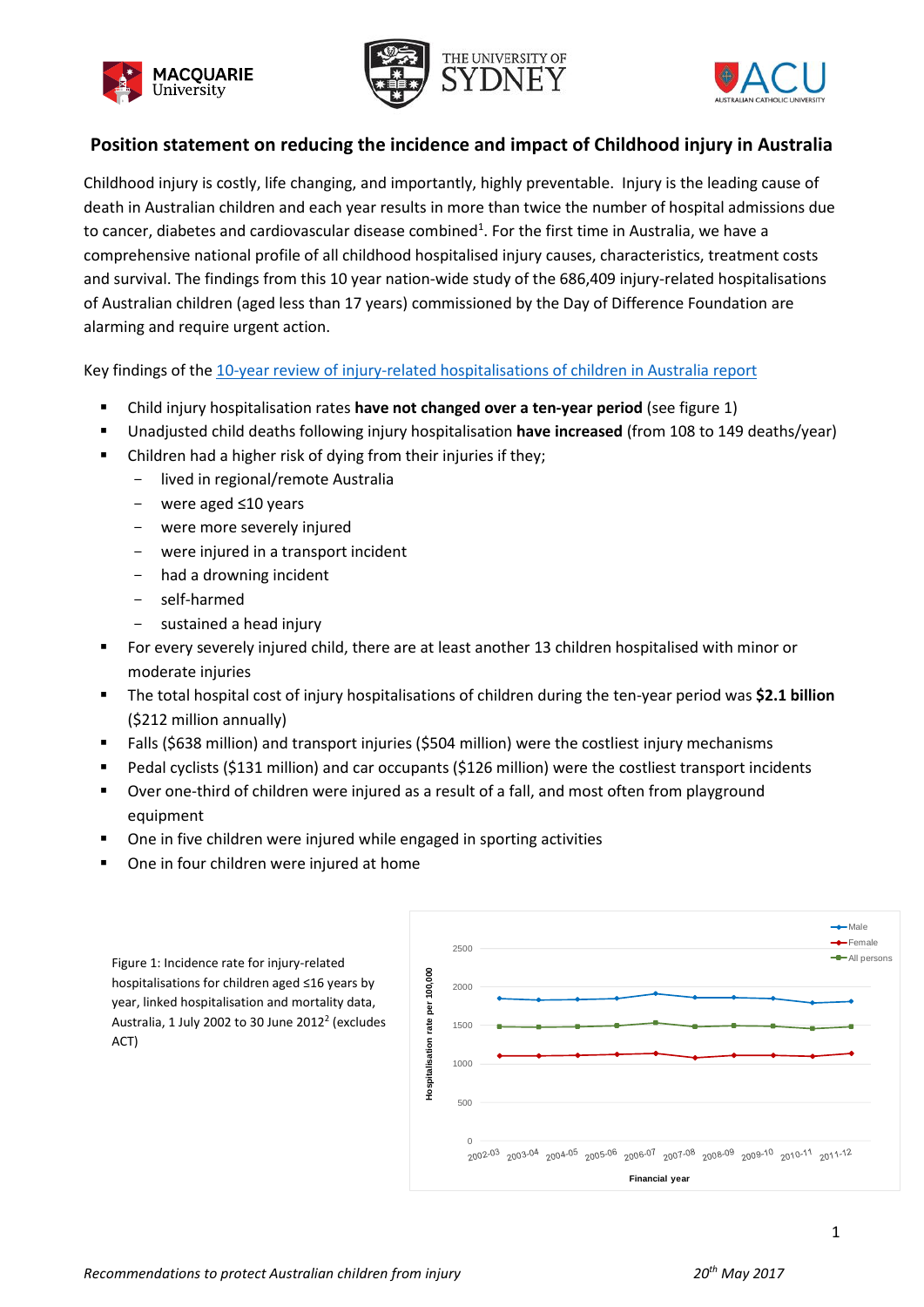





### **RECOMMENDATIONS TO PROGRESS AND PROTECT AUSTRALIAN CHILDREN FROM INJURY**

**Childhood cancer survival rates have improved to 80% as a result of significant investment in research and research translation<sup>4</sup> . This same success could be achieved by sustained and targeted investment in childhood injury prevention and management, which will not only reduce the incidence of childhood death, but also improve the long-term physical, emotional and social outcomes of injured children and their families.**

- 1. **URGENT NATIONAL RESPONSE:** Strong federal government leadership of a coordinated evidence-based national response to child injury prevention is required to achieve real reductions in child injury hospitalisation rates, but currently does not exist. The development of a national multi-sectorial evidence-informed childhood injury prevention strategy with defined actions and key performance indicators i[s urgently needed.](http://aipn.com.au/27-health-community-leaders-sign-open-letter-political-representatives-encouraging-focus-injury-prevention/) This should be led by a national agency to coordinate injury prevention activities. This national agency would drive evidence-based policy and programs and have a commensurate budget to invest. Each State and Territory should be represented and contribute to strategy implementation as required. Commitment to reduce injury in identified areas of priority should be established, and reportable monitoring of progress should form part of the AIHW National Injury [Surveillance Unit](http://www.flinders.edu.au/medicine/research/centres/injury-studies/) (NISU).
- 2. **IMPROVED QUALITY AND TIMELINESS OF DATA BY IMPLEMENTING NATIONAL INJURY SURVEILLANCE SYSTEMS**: The capacity to nationally monitor the extent of the child injury hospitalisation burden, injury characteristics, treatment costs is required. This is essential to ensure the identification and setting of evidence-based priorities for injury prevention and the evaluation of the impact of injury prevention strategies on injury rates.

Routine, Australia-wide injury surveillance using record linkage of existing administrative data sources should commence as a priority. Injury surveillance should be timely, so that injury prevention strategies can be evidence-informed. To achieve this, the legislation and processes for data release in each State and Territory need to be standardised and appropriately resourced. We urge the strengthening, and long-term commitment to injury surveillance, via [the AIHW National Injury Surveillance Unit](http://www.flinders.edu.au/medicine/research/centres/injury-studies/) and the implementation of an injury surveillance coordinator in each paediatric trauma centre to drive local monitoring and change.

Targets for reduction of child injury mortality and morbidity in identified areas of priority should be established, and regular monitoring of progress against those targets should be undertaken as part of the NISU.

3. **EVIDENCED-BASED SUSTAINABLE INJURY PREVENTION STRATEGIES**. Injury prevention strategies need to be evidence-based, accounting for a child's developmental stage, as injury patterns are closely related to age-related changes in activity as well as perceptual, motor and cognitive skills. Where there is evidence, this needs to be applied when any strategy is planned and implemented. Such evidence and guidelines for its implementation are contained in the recently published Australian edition of the Child Safety Good Practice Guide. Where evidence is lacking, funding for injury prevention and management research is urgently required. Integral to ensuring the effort and funding is going to effective strategies, evaluation of the impact on injury rates should form an essential part of any interventions and research.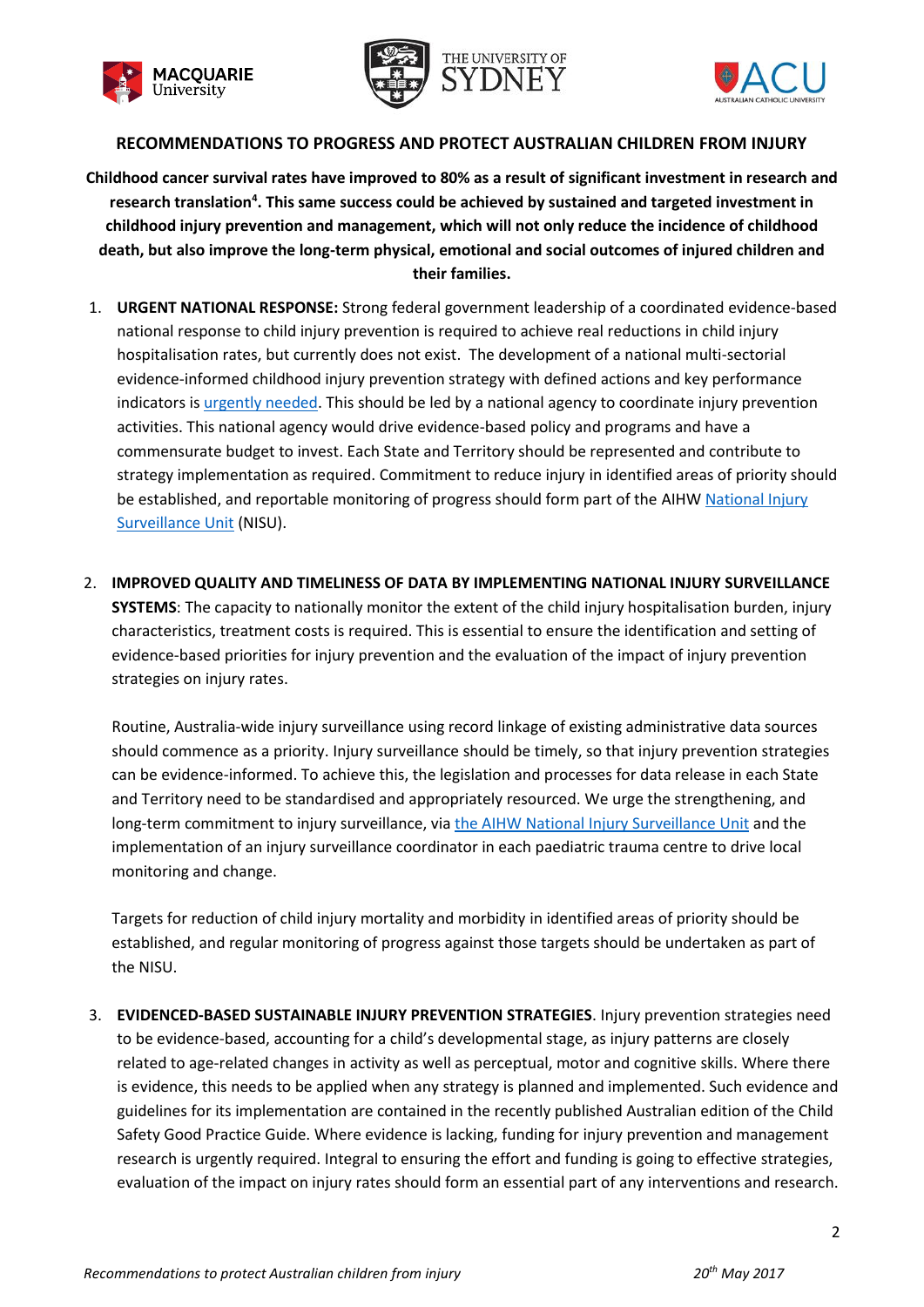





- 4. **STRENGTHEN HEALTH SYSTEMS TO IMPROVE QUALITY OF CARE DELIVERED TO INJURED CHILDREN**. Child mortality following injury varies across Australia. Monitoring the quality of care delivered for severe injury is essential to ensure that no matter where a child sustains their injury, they have access to the best acute hospital care, rehabilitation care and psychosocial support to ensure the best opportunity for survival and optimised outcome. This could be achieved by enhancing the Australian Trauma Quality Improvement Program and the National Trauma Registry[. The Australian Trauma](https://www.ntri.org.au/australian-trauma-quality-improvement-program-and-the-australian-trauma-registry/)  [Quality Improvement Program](https://www.ntri.org.au/australian-trauma-quality-improvement-program-and-the-australian-trauma-registry/) is a collaboration of Australia's 27 trauma centres, essential to the ongoing monitoring of trauma outcomes and quality of care across Australia. Federal funding for The National Trauma Registry ends in 2020 and data analysis is limited to a minimum data set.
- 5. **PROVIDE PSYCHOSOCIAL SUPPORT FOR FAMILIES**. Severe childhood injury is catastrophic for families. Almost half of parents of severely injured children develop PTSD<sup>3</sup>. Parent wellbeing is essential to their capacity to support their child's wellbeing. Introduction of a severe injury family support coordinator role into all paediatric trauma centres, to coordinate physical and psychosocial care for the family from the acute hospital phase to two years post-discharge, would ensure better psychosocial outcomes for families. The need for this role has been highlighted by recen[t Australian longitudinal research](http://www.paediatricinjuryoutcomes.org.au/) with parents of injured children, and the [clinicians who provide their care.](http://onlinelibrary.wiley.com/doi/10.1111/jpc.13189/full)

### **6. SPECFIC AREAS OF FOCUS**

- **VULNERABLE GROUPS:** It is important to focus on the most vulnerable children in society. Children from lower socio economic groups, rural/regional areas in this report were overrepresented. It is clearly reported elsewhere that rates of injury to Aboriginal and Torres Strait Islander children are consistently higher than those of non-Aboriginal children. Data on injuries specific to children from culturally and linguistically diverse backgrounds are scant, in planning to reduce the burden of injuries to children we need to recognise these groups do not have the same access to safety information which is primarily developed in English. It is essential to acknowledge and understand the unique and complex factors at play when addressing injury prevention in vulnerable communities and to consult within these groups as part of the planning and delivery.
- **ROAD TRAUMA:** Paediatric road-related injuries (including pedal cycle injuries) should be part of a broader Federal and State Government injury prevention strategy as part of the National Road Safety Strategy which aimed for a 30% reduction in deaths and severe injuries from road trauma from 2011-2020. In view of the fact that serious injuries, as a result of motor transport crashes, have actually increased in the last 12 months and the death rate has decreased by less than 4% since 2011, current strategies are clearly not working. Commitment to safe active transport is required, including modifications to urban design, such as traffic calming measures and public transport strategies. There should be a reconfiguration of the National Road Safety Advisory Board to consist of clinicians and representatives from Road Safety Organisations. This body should be able to advise both Federal and State Governments on strategies that are proven to work, based on international evidence and data from the National Trauma Registry.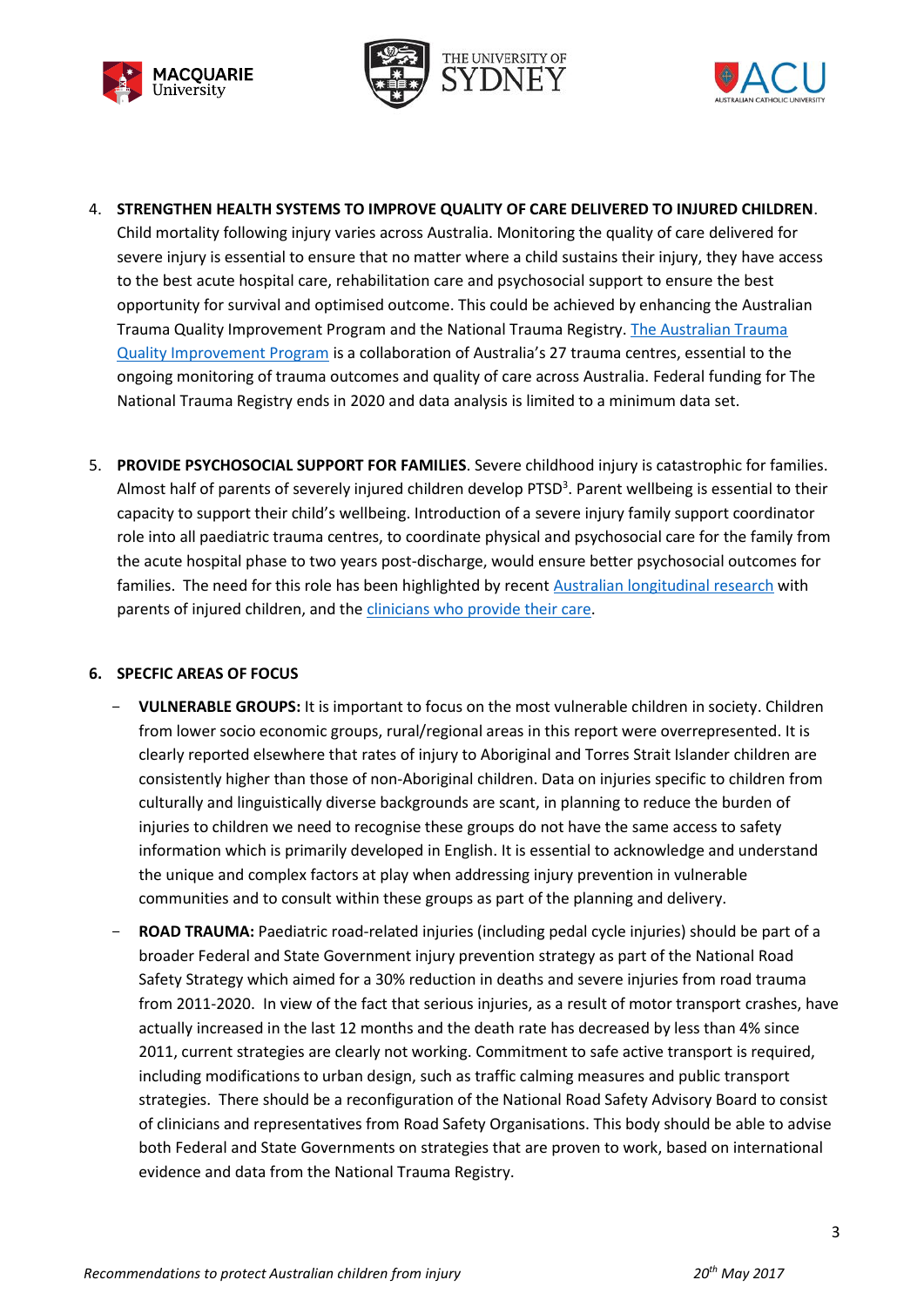





# **This position statement on reducing the incidence and impact of Childhood injury in Australia was prepared and endorsed by the following clinical, injury prevention, epidemiology and research experts**

Professor Kate Curtis. Sydney Nursing School, University of Sydney

Associate Professor Rebecca Mitchell, Australian Institute of Health Innovation, Macquarie University

Mr John Melluish, Chairman, Day of Difference Foundation

Professor Kim Foster North Western Mental Health & School of Nursing, Midwifery & Paramedicine, Australian Catholic University

Associate Professor Warwick Teague, Director of Trauma, The Royal Children's Hospital Melbourne

Associate Professor Tony Joseph, Director of Trauma, Royal North Shore Hospital Sydney

Dr Kate Martin, Trauma Surgeon, President of the Australasian Trauma Society

Dr S Soundappan, Director of Trauma, The Children's Hospital at Westmead

Professor Emeritus Les White AM, Australian Institute of Health Innovation, Macquarie University

Dr Julie Brown, Neuroscience Research Australia and University of NSW

Professor Rebecca Ivers, Director, Injury Division, The George Institute for Global Health, President, Australian Injury Prevention Network

Professor James Harrison, Director, Research Centre for Injury Studies, Flinders University, South Australia

Dr Susan Adams, Paediatric Surgeon, Sydney Children's Hospital, Randwick

Mr Martin Botros, National President, Kidsafe Australia

Dr John Crozier, Chair National Trauma Committee, Royal Australasian College of Surgeons

Professor Roy Kimble, Director of burns, trauma and paediatric surgery, Lady Cilento Children's Hospital Brisbane.

Professor Belinda Gabbe, Head of the Pre-Hospital, Emergency and Trauma Research Unit in the Department of Epidemiology and Preventive Medicine, Monash University

Professor Peter Cameron, Academic Director of The Alfred Emergency and Trauma Centre and Professor of Emergency and Divisional Head of Health Services Research at Monash University's School of Public Health and Preventive Medicine

Professor Mark Fitzgerald, Director, National Trauma Research Institute, Director of Trauma Services at The Alfred Hospital, Melbourne